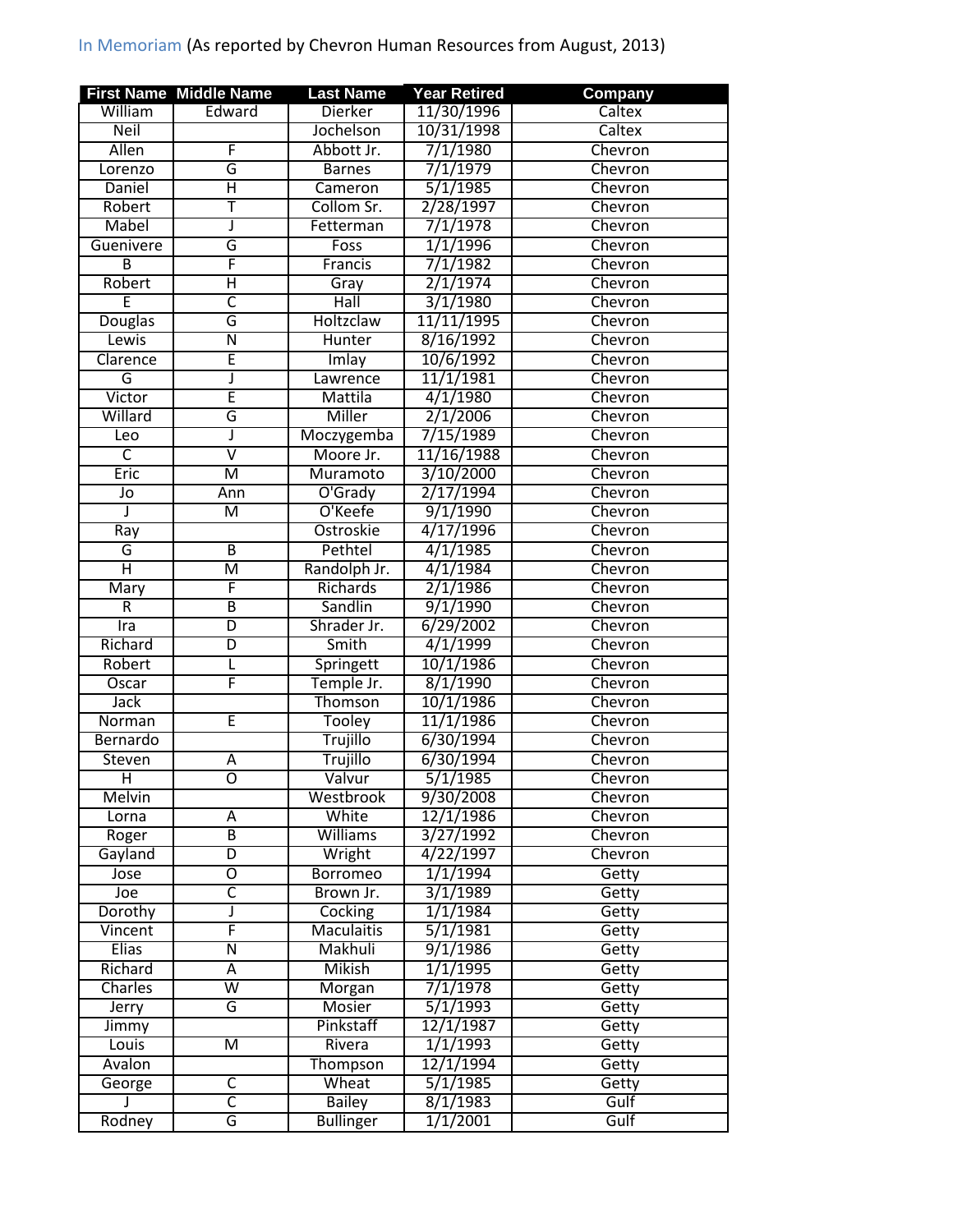## In Memoriam (As reported by Chevron Human Resources from August, 2013)

| Alfred         | 5                       | <b>Buras</b>    | 6/1/1985   | Gulf          |
|----------------|-------------------------|-----------------|------------|---------------|
| Arnold         | J                       | Cahill          | 3/1/1995   | Gulf          |
| Billy          | G                       | Elam            | 3/1/1985   | Gulf          |
| Adrian         | D                       | Evans           | 11/1/1978  | Gulf          |
| Robert         | $\overline{D}$          | Evans           | 9/1/1990   | Gulf          |
| <b>Curtis</b>  | A                       | Gaston          | 11/1/1982  | Gulf          |
| Joseph         | B                       | Guinn           | 1/1/1986   | Gulf          |
| Karl           | F                       | Kennedy         | 8/1/1983   | Gulf          |
| <b>Clell</b>   | J                       | Mallet Jr.      | 2/14/1985  | Gulf          |
| Carl           | L                       | <b>McKee</b>    | 5/1/2006   | Gulf          |
| Otto           | $\overline{\mathsf{D}}$ | Meyer           | 1/1/1982   | Gulf          |
| Harold         | Ή                       | Miller          | 4/1/1980   | Gulf          |
| Johnathan      | Ā                       | Muhammad        | 6/1/2005   | Gulf          |
| Robert         | J                       | <b>Mullen</b>   | 8/15/1992  | Gulf          |
| Joseph         | Η                       | Piper           | 9/1/1982   | Gulf          |
| Walter         |                         | Renz            | 4/2/1976   | Gulf          |
| Henry          | L                       | Sartin          | 2/13/1982  | Gulf          |
| <b>James</b>   | Ē                       | Staude          | 1/1/1984   | Gulf          |
| James          | $\overline{\mathsf{M}}$ | Stevenson       | 8/1/1983   | Gulf          |
| Elaine         |                         | <b>Taylor</b>   | 9/1/1981   | Gulf          |
| William        | Ŧ                       | Tynan           | 1/1/1996   | Gulf          |
| Lois           | $\overline{\mathsf{M}}$ | Weissflog       | 8/2/1977   | Gulf          |
| Robert         | $\overline{\mathsf{w}}$ | Wheat           | 2/1/1999   | Gulf          |
| Lyndal         | M                       | White           | 12/1/1980  | Gulf          |
| <b>Jack</b>    | $\overline{\mathsf{w}}$ | Williams        | 8/1/1983   | Gulf          |
| Norman         | $\overline{\mathsf{c}}$ | Wimer           | 10/17/1992 | Gulf          |
| Wilbur         | F                       | Wood            | 12/1/1985  | Gulf          |
| $\overline{D}$ | $\overline{\mathsf{C}}$ | Bell            | 5/1/1986   | Texaco        |
| <b>Dwaine</b>  | F                       | <b>Brady</b>    | 12/1/1988  | Texaco        |
| Robert         | Ē                       | <b>Branson</b>  | 4/1/1985   | Texaco        |
| <b>Bob</b>     | $\overline{\mathsf{w}}$ | <b>Bratcher</b> | 1/1/1986   | Texaco        |
| Jesse          | D                       | Chitty          | 1/1/1982   | Texaco        |
| Claude         | $\overline{\mathsf{K}}$ | Clark           | 1/1/1994   | Texaco        |
| Charles        | $\overline{\mathsf{s}}$ | Corley          | 12/1/1984  | Texaco        |
| John           | $\overline{\mathsf{C}}$ | Cottle          | 9/1/1984   | Texaco        |
| <b>Alex</b>    |                         | Cuthill Jr.     | 7/1/1981   | <b>Texaco</b> |
| Leslie         | $\overline{D}$          | Demott          | 6/1/1982   | <b>Texaco</b> |
| Shirley        | Α                       | <b>Dillard</b>  | 7/1/1989   | Texaco        |
| G              | $\overline{\mathsf{w}}$ | Hansel          | 5/1/1986   | Texaco        |
| Patricia       | J                       | Hansen          | 1/1/1993   | Texaco        |
| Millard        | Ŧ                       | Hennessee Jr.   | 1/1/1986   | Texaco        |
| James          | Η                       | <b>Hingst</b>   | 5/1/1991   | Texaco        |
| Joseph         | B                       | James           | 12/1/1984  | Texaco        |
| Jerome         | G                       | Jaworski        | 1/1/1989   | Texaco        |
| Albert         |                         | Jones           | 10/1/1981  | Texaco        |
| Alvin          |                         | Jones           | 12/1/1986  | Texaco        |
| James          | F                       | Kiernan Jr.     | 5/1/1986   | Texaco        |
| Emily          | $\overline{\mathsf{V}}$ | Lecorgne        | 3/1/1981   | Texaco        |
| Julius         | J                       | Lorzing Jr.     | 6/1/1981   | Texaco        |
| <b>Thomas</b>  | $\overline{H}$          | Mansfield Jr.   | 1/1/1982   | Texaco        |
| Sam            | $\overline{\mathsf{W}}$ | Marshall 111    | 6/1/1982   | Texaco        |
| James          | 5                       | McCorpin        | 1/1/1993   | Texaco        |
| James          | Α                       | McLemore        | 12/1/1981  | Texaco        |
| Herbert        | B                       | Montes          | 8/1/1991   | Texaco        |
| William        | L                       | Morris Jr.      | 9/1/1994   | Texaco        |